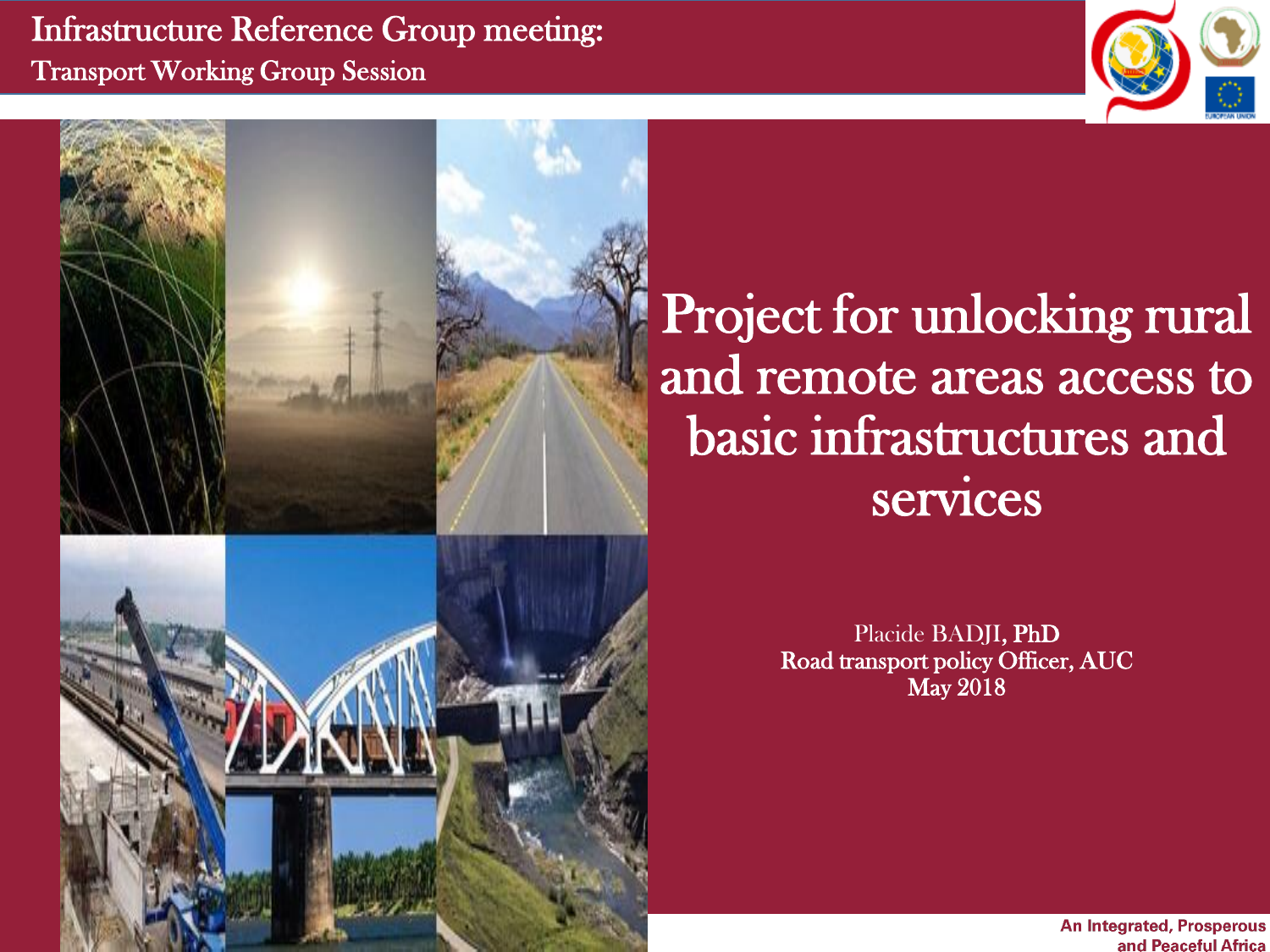

# **BACKGROUND**

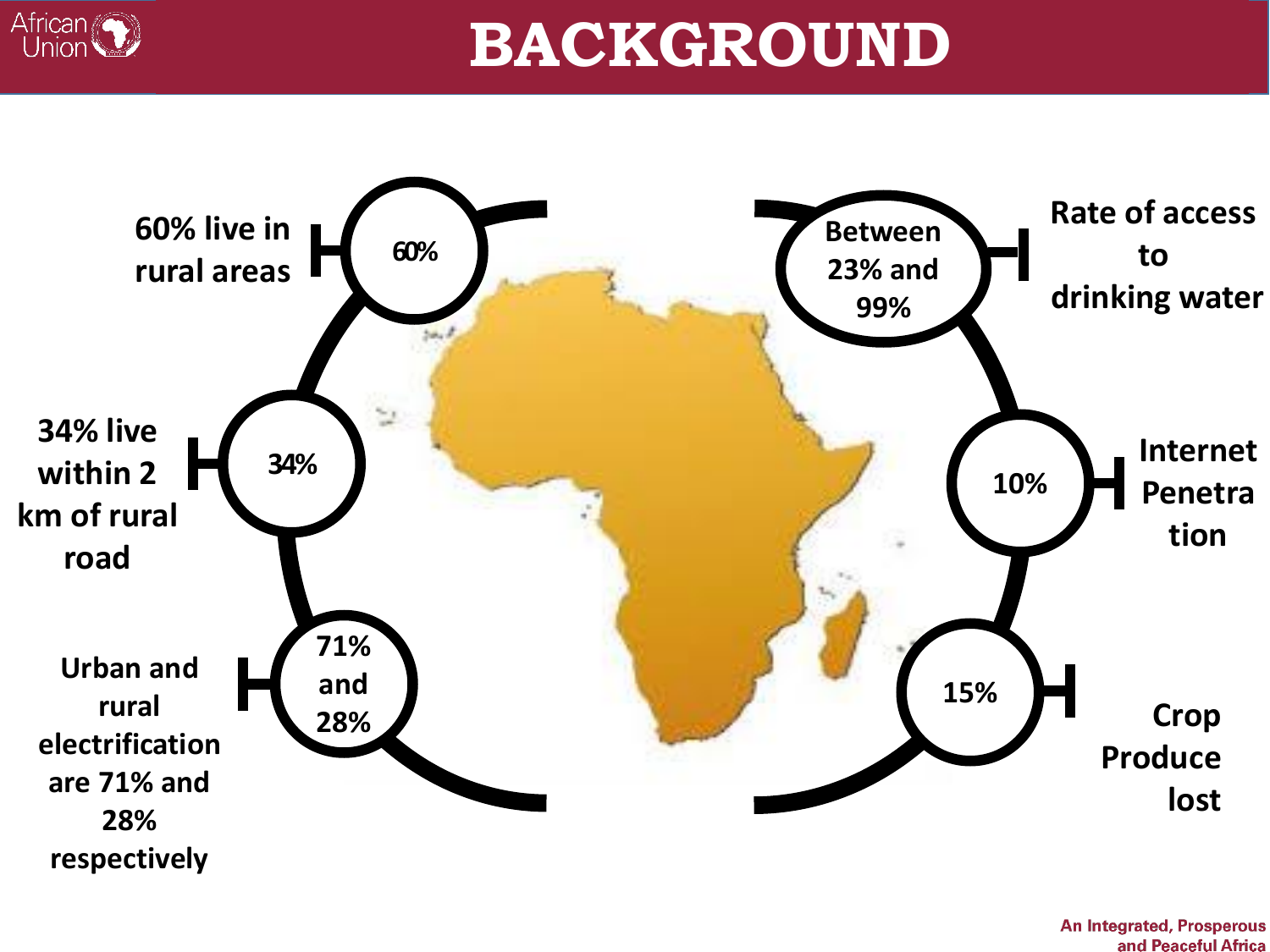

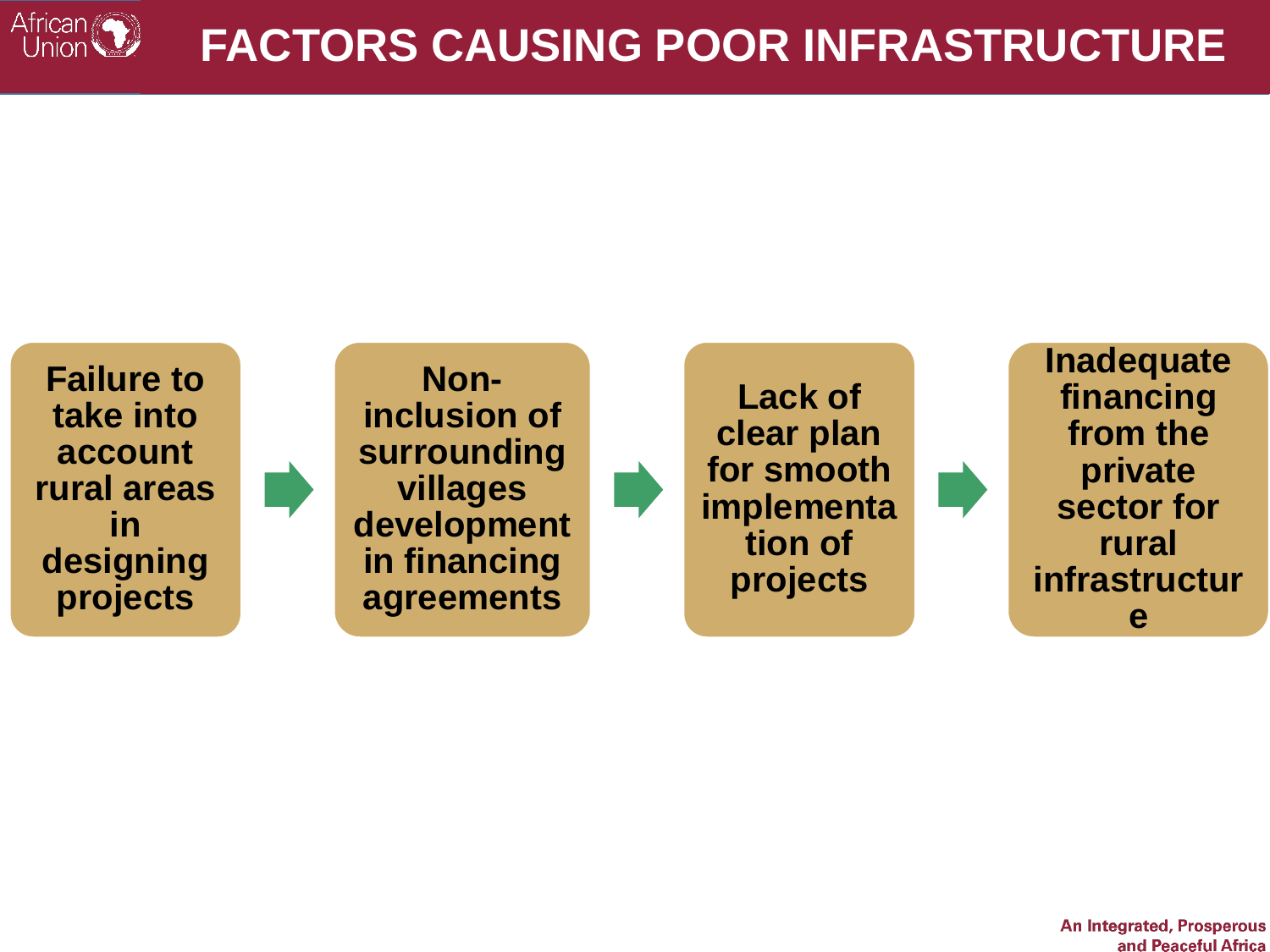

## **INTEGRETATED INFRASTRUCTURE**

#### **Policies**

- Investment to stimulate investment  $\bullet$
- Dig Once Policy  $\bullet$
- **Job Creation Strategy**  $\bullet$

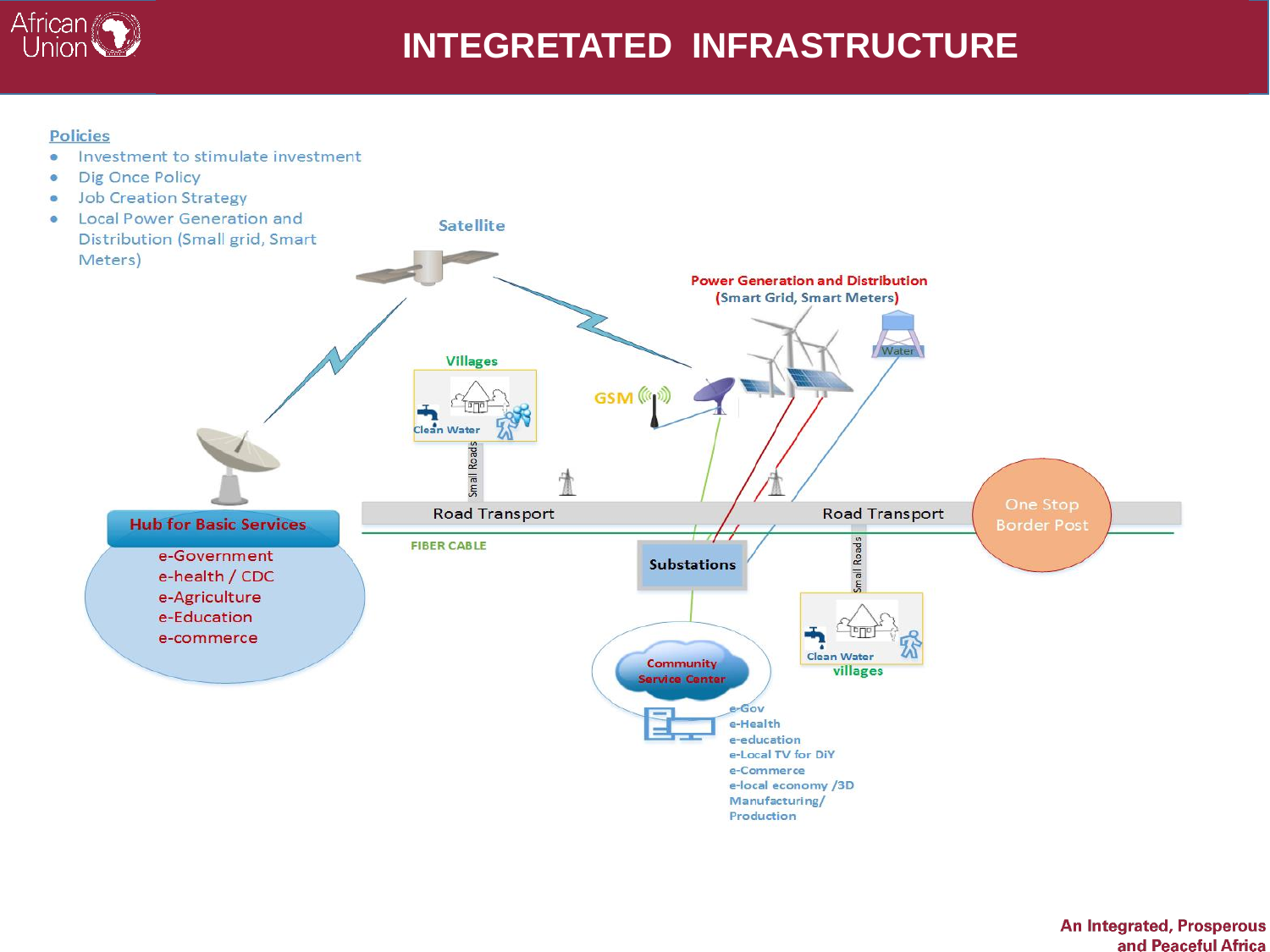

### **INTEGRATED ACCESS TO BASIC INFRASTRUCTURE IN RURAL AND REMOTE AREAS IN AFRICA**

| <b>Overall tool:</b>                                                                  | 1. Empowerment of<br>communities to<br>contribute to<br><b>Infrastructure</b><br>development      | 2. Development of<br>collaborative /<br>shared<br><b>Economies in the</b><br>digital era | 3. Strategic<br>approach                                                    |
|---------------------------------------------------------------------------------------|---------------------------------------------------------------------------------------------------|------------------------------------------------------------------------------------------|-----------------------------------------------------------------------------|
| design, plan<br>and<br>implement<br><b>basic</b><br><b>Infrastructure</b><br>projects | <b>Small mechanics for</b><br>fixing agricultural<br>devices and<br>motorcycle                    | <b>Smart grids and</b><br><b>Smart Meters</b>                                            | Integrated and<br>Integrating approaches<br>to Infrastructure<br>projects   |
| (Energy,<br><b>Water, ICT and</b><br>transport) in<br>an integrated                   | <b>Creation of small</b><br>processing units of<br>local products                                 | <b>Smart</b><br><b>Transport</b>                                                         | New approach to<br><b>Corporate Social</b><br><b>Responsibilities (CSR)</b> |
| manner                                                                                | <b>Transformation of</b><br>ways of<br>communicating,<br>studying, developing,<br>organizing work | <b>E-Services</b>                                                                        | <b>Stimulating the</b><br><b>Investments in rural</b><br>and Remote areas   |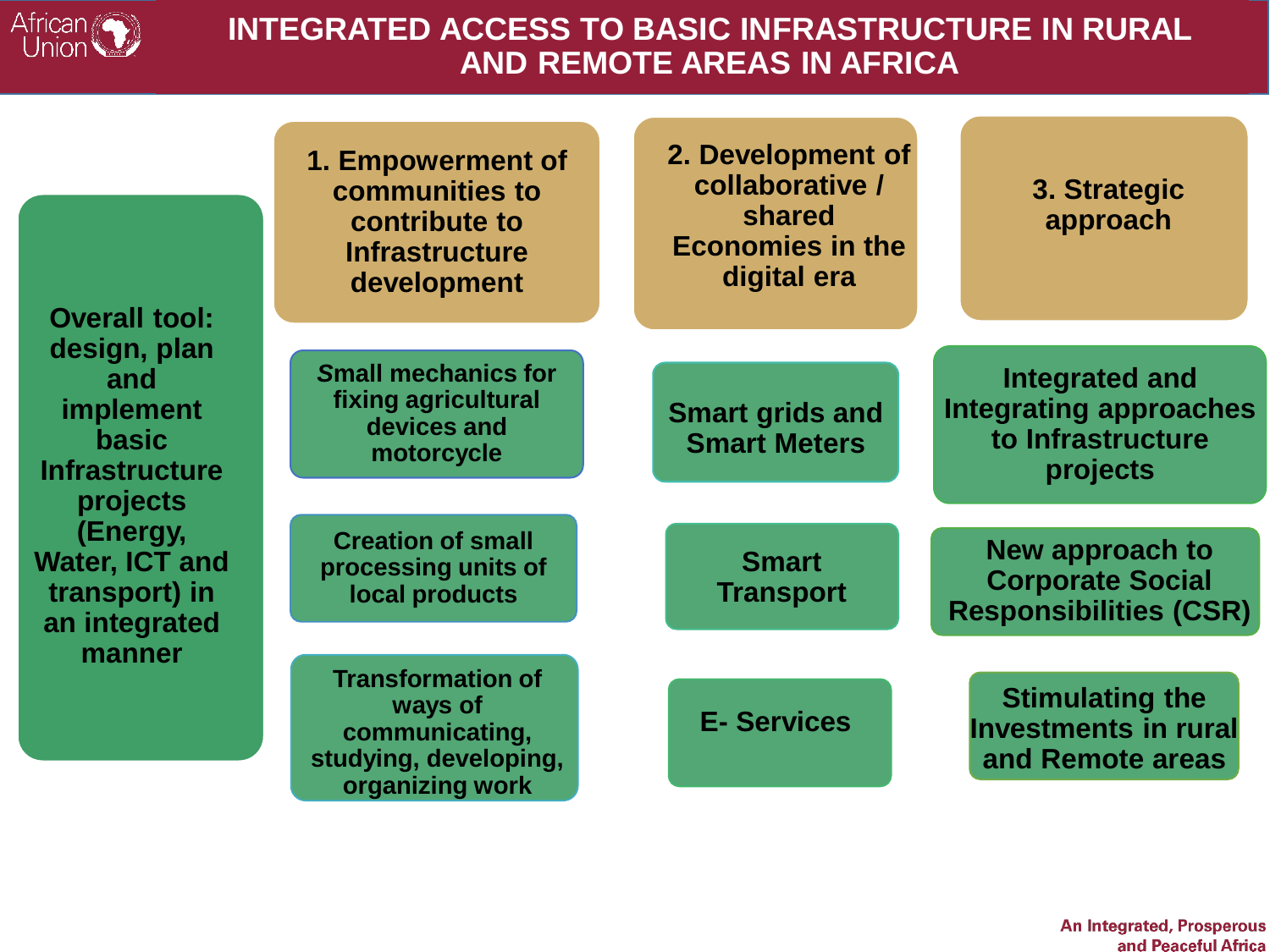

*Main objectives of a study:* **The expected work of the study is twofold:**

**1- Development of an integrated strategy for the sustainable development of access to priority infrastructure by rural and remote communities.** 

**This strategy :**

- **Principles and guidelines throughout the continent for access to basic infrastructure and services.**
- **Coherent tool for programming and investment planning in this subsector**
- **Establish the basis for dialogue with all stakeholders to promote access to basic infrastructure and services**

**2- Elaborate 2 to 3 integrated pilot projects for rural and remote communities access to basic infrastructure, around selected regional infrastructure projects ongoing or projects already implemented under PIDA.**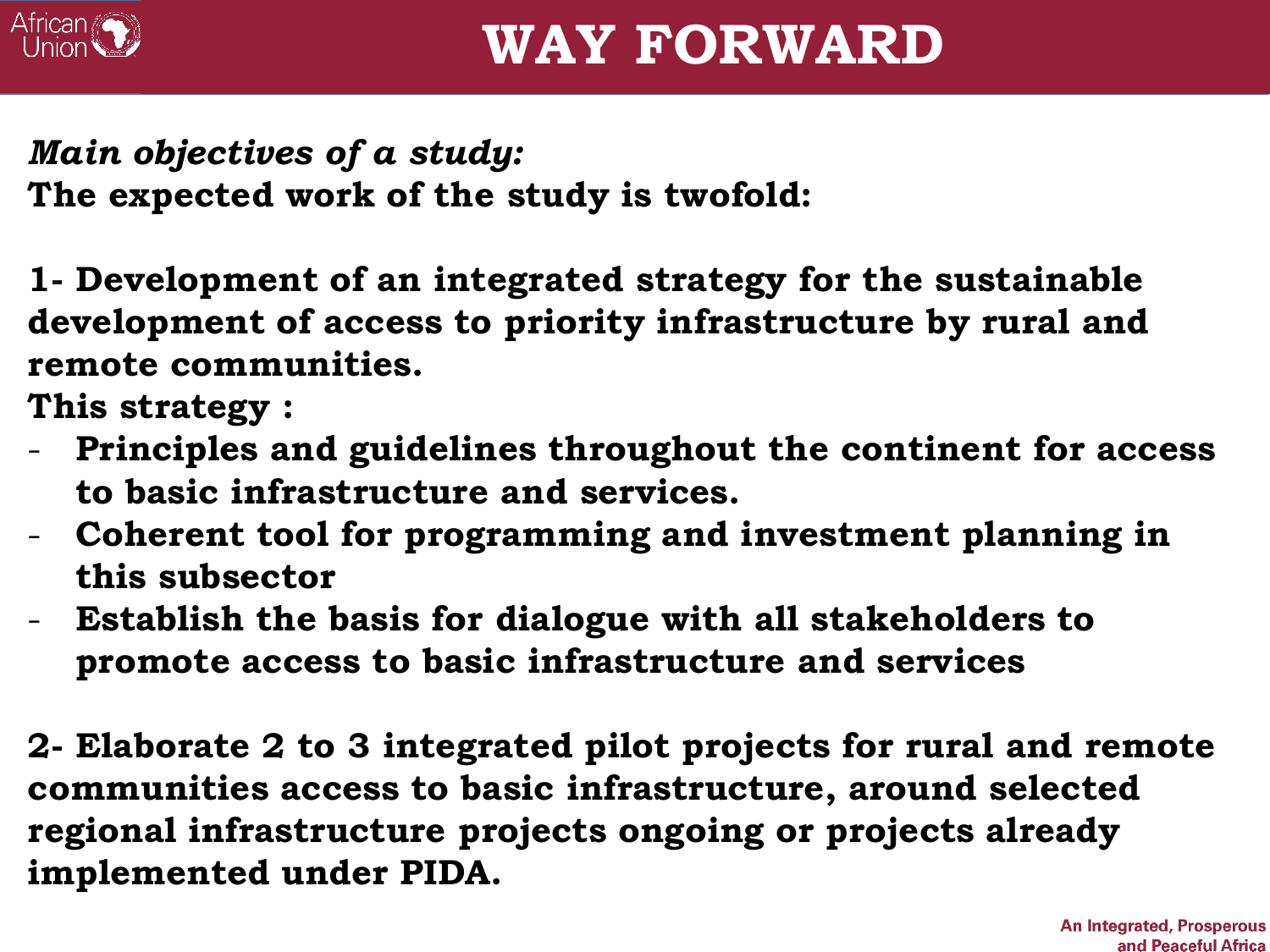

# **COSTING**

|               |                                                 |                  |  |                  |                  |           |               |         |           |  | <b>AVARAGE</b><br><b>COST</b> |  |   |        |  |
|---------------|-------------------------------------------------|------------------|--|------------------|------------------|-----------|---------------|---------|-----------|--|-------------------------------|--|---|--------|--|
| $N^{\circ}$   | <b>PERIODES</b>                                 | <b>YEAR 1</b>    |  | <b>YEAR 2</b>    |                  |           | <b>YEAR 3</b> |         |           |  | $(x1000 \; \zeta)$            |  |   |        |  |
|               | <b>Concept concept/Validation</b>               | $\boldsymbol{X}$ |  |                  |                  |           |               |         |           |  |                               |  |   |        |  |
|               | <b>Consultant recruitment</b>                   | $X$ $X$          |  |                  |                  |           |               |         |           |  |                               |  |   |        |  |
|               | Methodology development and validation          |                  |  | $\boldsymbol{X}$ |                  |           |               |         |           |  |                               |  |   |        |  |
| $\mathbf{II}$ | Field visits and state of the arts              |                  |  | $\boldsymbol{X}$ |                  |           |               |         |           |  |                               |  |   |        |  |
|               | Choice of options and validation                |                  |  | $\boldsymbol{X}$ |                  |           |               |         |           |  |                               |  |   | 250    |  |
|               | <b>Final Strategy report</b>                    |                  |  |                  | X X              |           |               |         |           |  |                               |  |   |        |  |
| III           | <b>Validation of the strategy</b>               |                  |  |                  | $\boldsymbol{X}$ |           |               |         |           |  |                               |  |   | 50     |  |
|               | Dissemination/communication                     |                  |  |                  | X X              |           |               |         |           |  |                               |  |   |        |  |
| IV            | Development/ Design of the projects             |                  |  |                  | <b>XX</b>        |           |               |         |           |  |                               |  |   |        |  |
|               | Validation of the projects document             |                  |  |                  | X                |           |               |         |           |  |                               |  |   | 70     |  |
|               | <b>Project management structure</b>             |                  |  |                  |                  | <b>XX</b> |               |         |           |  |                               |  |   |        |  |
| $\mathbf V$   | Implementation                                  |                  |  |                  |                  |           |               | X       | X X X X X |  |                               |  |   | 10,000 |  |
|               | <b>Monitoring and evaluation</b>                |                  |  |                  |                  |           |               | XXXXXXX |           |  |                               |  |   |        |  |
| VI            | <b>Closure / Capitalization / Communication</b> |                  |  |                  |                  |           |               |         |           |  |                               |  | X | 50     |  |
|               | <b>TOTAL</b>                                    |                  |  |                  |                  |           |               |         |           |  |                               |  |   | 10,420 |  |